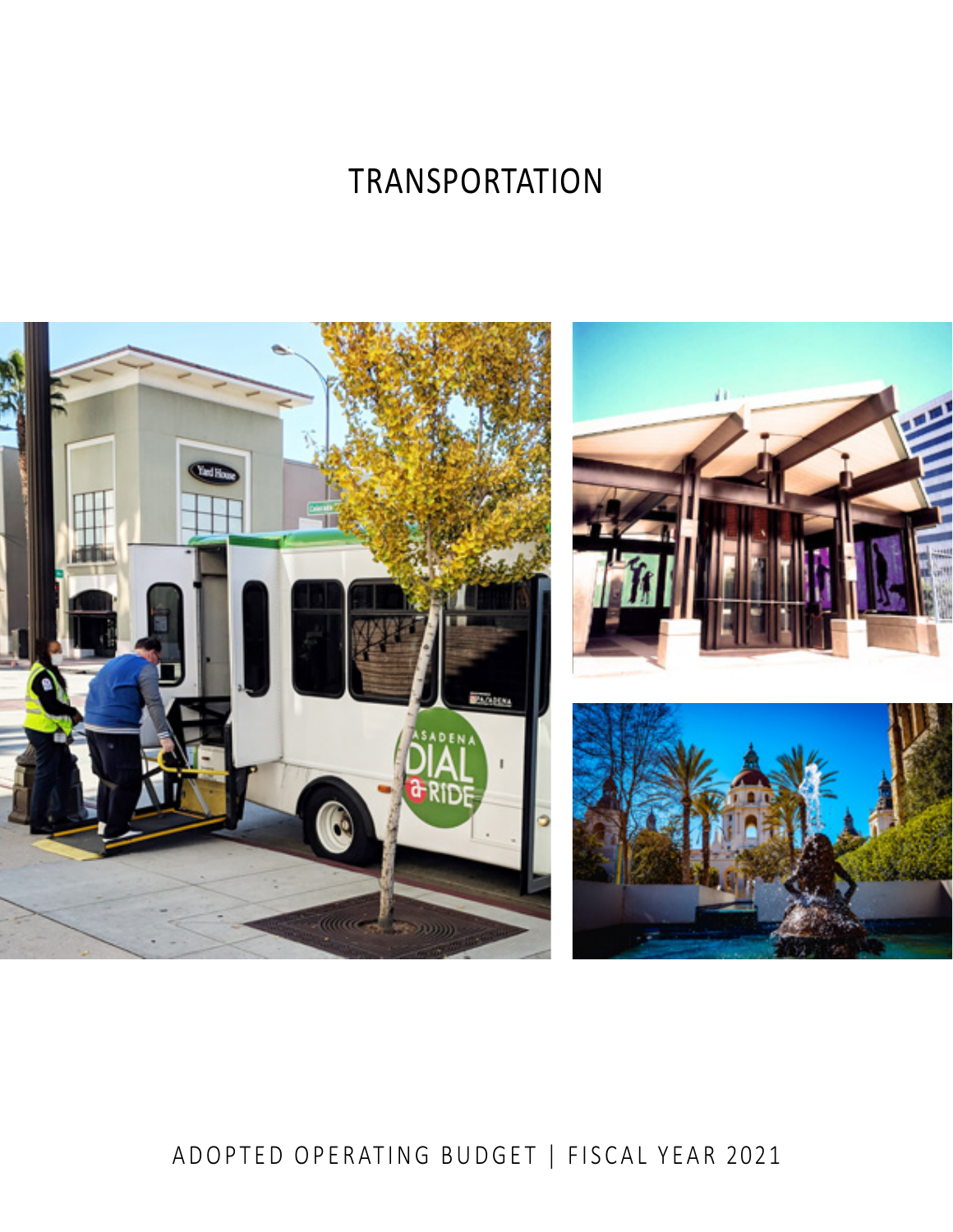

programs and regional policy development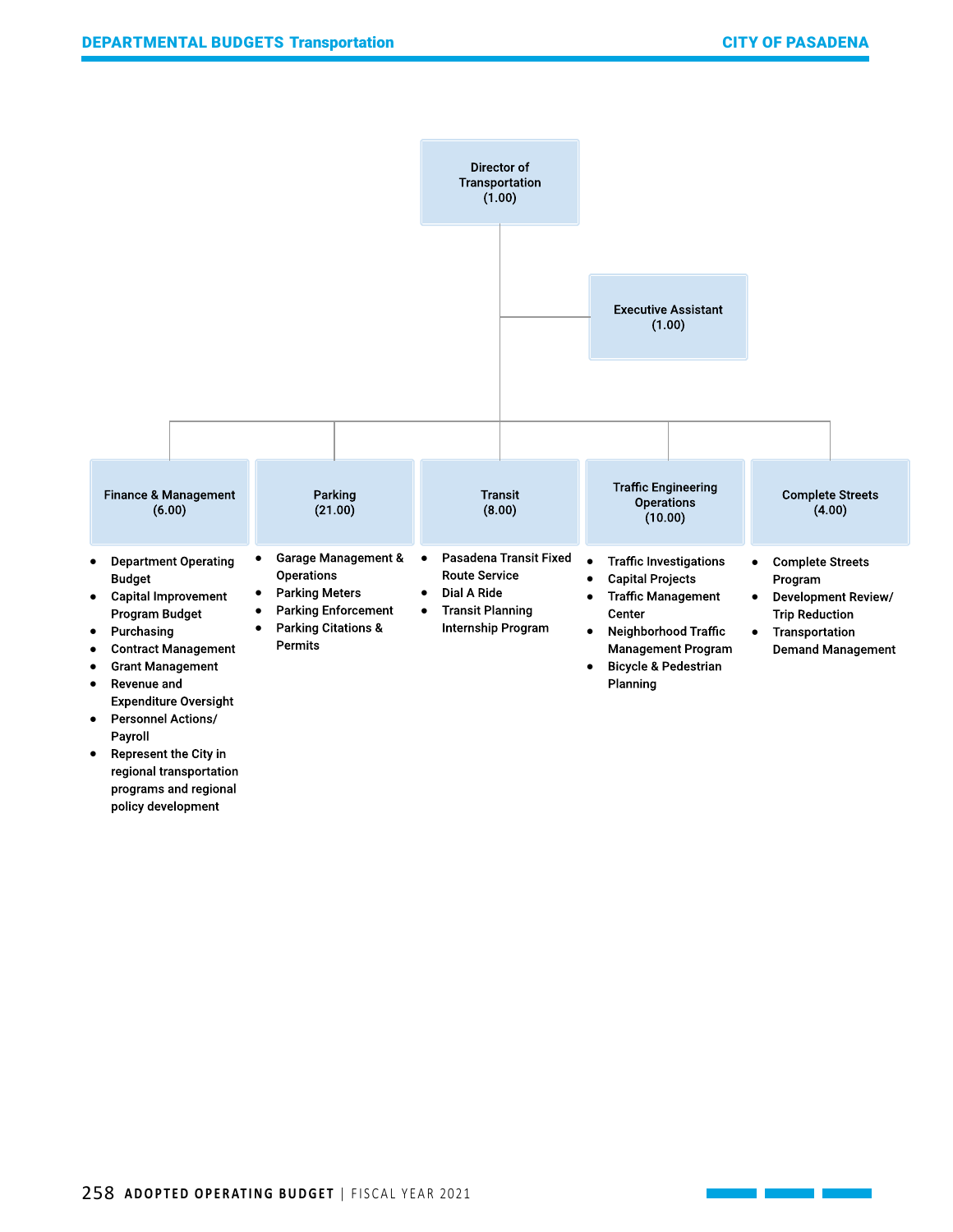## **MISSION STATEMENT**

The Department of Transportation is committed to achieving the safe and sustainable movement of people and goods within Pasadena, while concurrently ensuring a balance between land use and transportation to maintain a livable community in which cars are not necessary to travel within the City.

#### **PROGRAM DESCRIPTION**

The Department is a multi-discipline team that carries out a variety of diverse, interrelated activities that sustain, promote, and enhance accessibility, connectivity and mobility in the community. The Department's motto is "Moving People to Places, Connectivity".

The pillars that support the Department's mission are as follows:

- Through Complete Streets, the Department has developed Form-Based Design Guidelines that provide a framework for future street investments. This framework focuses on safely moving pedestrians, cyclists, transit riders, and vehicles, while managing parking and rethinking public spaces for the betterment of our community.
- The Department has prioritized seniors and the disabled by ensuring that demand-responsive Dial-A-Ride service provides transportation access to and from local senior centers, community centers, and senior and disabled living facilities.
- Motorists experience reasonable travel times across Pasadena because the Department monitors traffic conditions, adjusts signal timing to account for shifts in travel demand and utilizes an Adaptive Traffic Signal Control System along selected corridors to automatically adjust signal timing based on real time traffic demand.
- Transit riders in Pasadena experience a seamless connection to the rest of the Southern California transit system, including Metro, Foothill Transit and the LADOT Commuter Express. The Pasadena Transit system is reliable, safe, and well-integrated in the City, and has stepped into the future with real time bus arrival information available on a number of platforms as well as at interactive displays at bus stops.
- The Department works to enhance the efficiencies of on-street and off-street parking management and assesses emerging curb-side management strategies.

The Department consists of five distinct divisions, which include Administration, Traffic Operations/Engineering, Parking Services, Completes Streets, and Public Transit. Each division houses many programs and initiatives that support safe mobility for the well-being of Pasadena residents, visitors, and businesses. The following are ongoing public services performed by the Department:

- Management and operation of efficient traffic mobility and circulation utilizing the Traffic Management Center (TMC);
- Neighborhood protection from non-local traffic, speeding and parking intrusion;
- Planning and implementation of complete streets mobility citywide;
- Identification of need and design of traffic signs and pavement markings;
- Monitoring of traffic safety citywide;
- Management, planning and operation of Pasadena Transit, Pasadena Dial-A-Ride (DAR) and citywide public transit access;
- Planning and implementation of a network of bicycle lanes and bicycle parking facilities;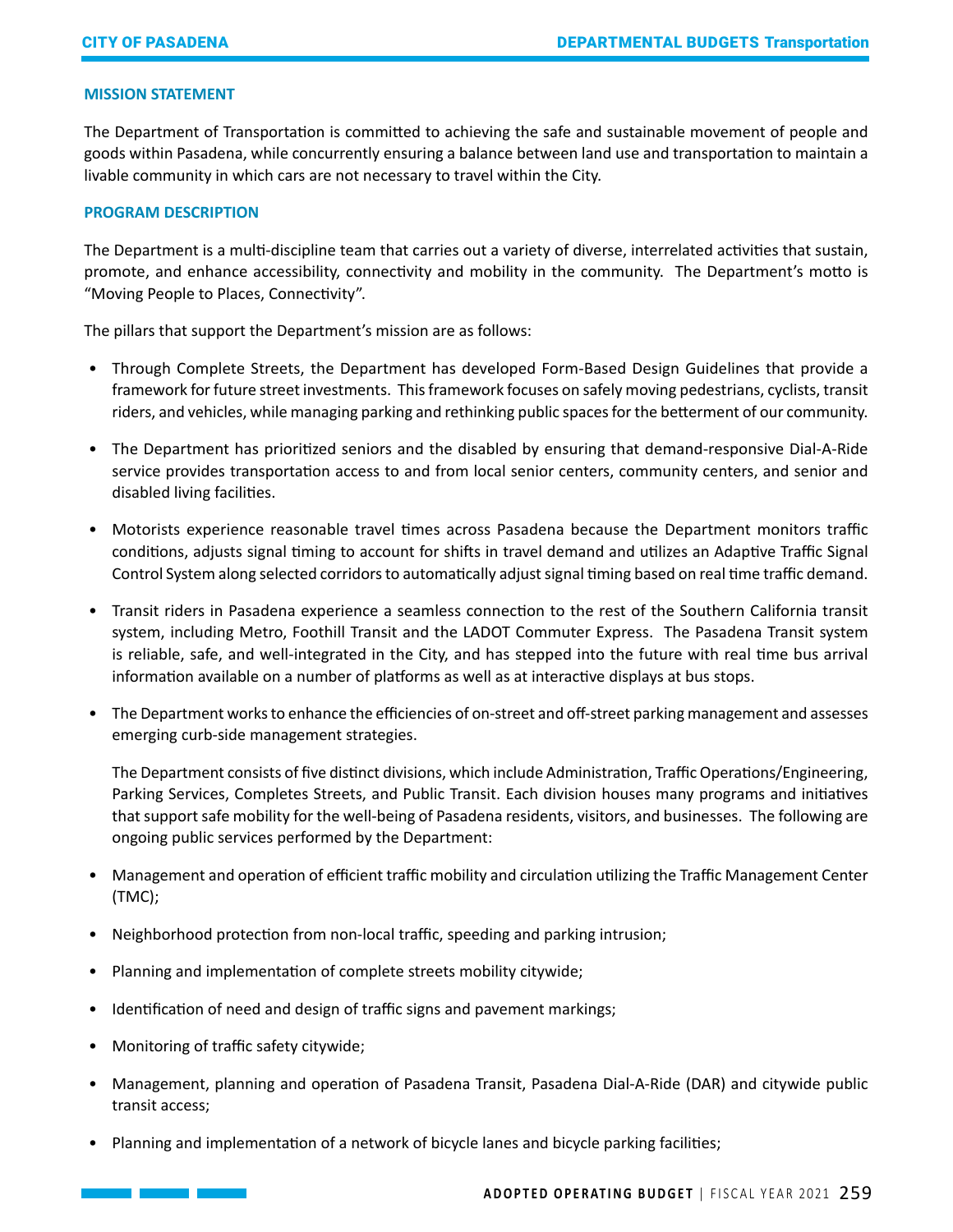- Planning of a network of pedestrian facilities;
- Management and operation of citywide parking facilities, both on and off street, including nine parking garages, four surface lots and over 1,300 metered parking spaces;
- Enforcement of municipal code parking regulations;
- Identification and implementation of transportation measures for developments citywide, inclusive of traffic, parking and Transportation Demand Management (TDM) compliance;
- Preparation of applications for transportation grant funds from all available sources; and
- Representation of the City in regional transportation programs and regional policy development.

# **DEPARTMENTAL RELATIONSHIP TO CITY COUNCIL GOALS**

# **Improve Mobility and Accessibility throughout the City:**

The Department plans and operates the transportation system to maintain a livable community in which cars are not necessary for mobility throughout the City. The Department fosters economic prosperity by management of efficient traffic mobility and circulation throughout the City as well as securing grants to enhance traffic mobility and safety.

# **FISCAL YEAR 2020 ACCOMPLISHMENTS**

The Department accomplished the following during Fiscal Year 2020:

- Celebrated Pasadena Transit's 25th Anniversary which included numerous marketing components, development of a full length video and vignettes, and a special event that included guest speakers and participation of key stakeholders;
- Increased ridership by over six percent on Pasadena Transit from July through January;
- Launched 30-day reduced fare pass on Pasadena Transit;
- Awarded funding for several key transit operations including:
	- Measure M Multiyear Subregional Program Funding for replacing two Pasadena Transit buses that had exceeded their useful life;
	- Competitive grant funds to replace two Pasadena Dial-A-Ride vehicles life and add an additional vehicle to the fleet for added capacity; and
	- Competitive grant funds to continue expanded operating assistance for Pasadena Dial-A-Ride.
- Replaced six of 44 transit vehicles that reached their useful life;
- Initiated the Transit Fleet Electrification Feasibility Study for the Arroyo Verdugo Region Transit Operators; anticipated completion by Summer 2021;
- Awarded 18-month base contract to vendor to conduct transit fleet maintenance and quality control inspections;
- Implementation of Lucity asset management system for the City's transit assets;
- Launched special Pasadena Transit service to The Huntington Library Chinese New Year celebration;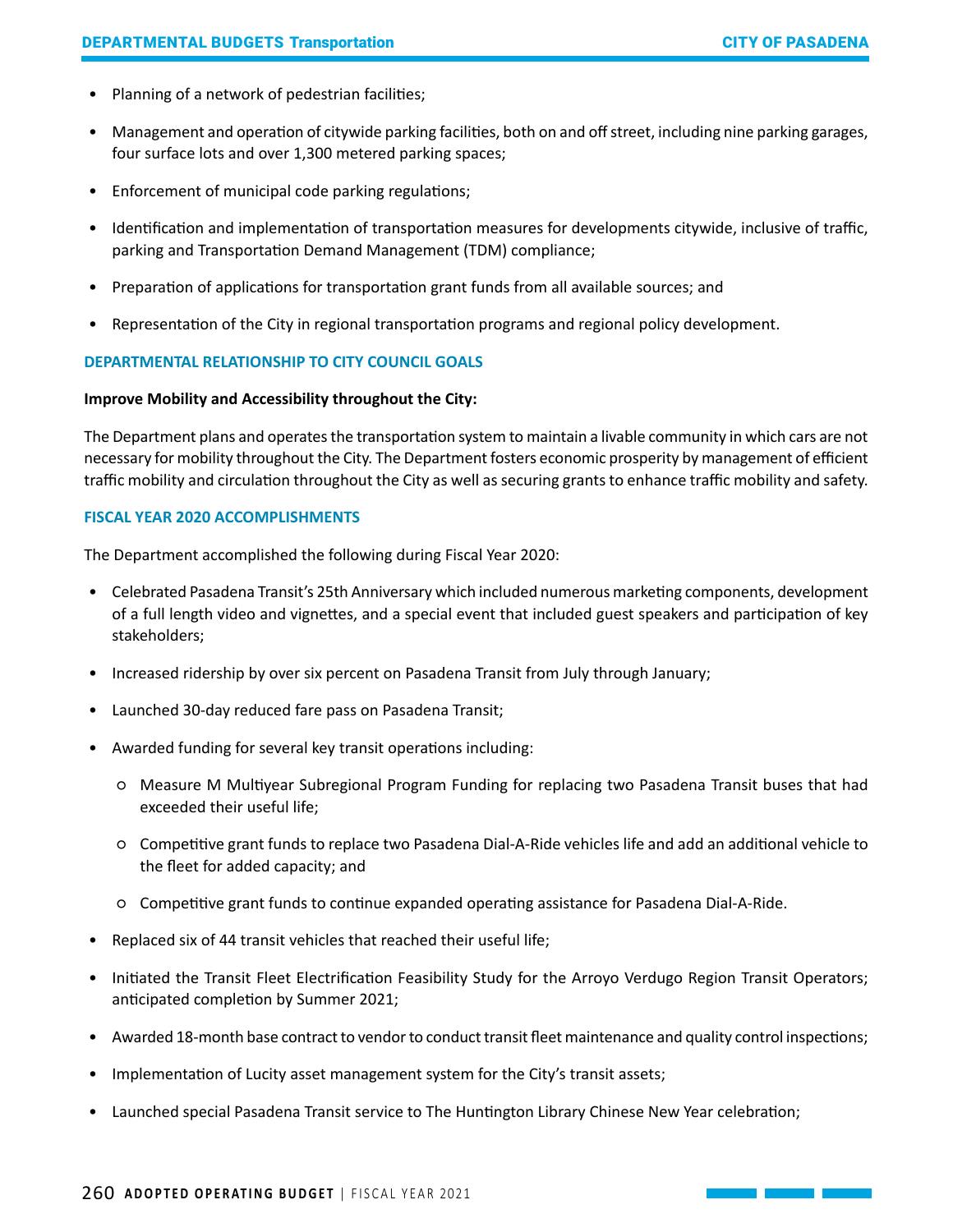- Prepared and submitted several reports and compliance documents for:
	- Annual National Transit Database (NTD) report to the FTA;
	- Title VI Plan Update to Metro;
	- Transit Performance Measurement (TPM) report to Metro;
	- Two DBE bi-annual reports to Metro;
	- Annual FTA Self Certification package to Metro;
	- State Controller's Transit Operators Financial Transactions Report; and
	- Federal Maintenance Requirements Compliance Site Review and Report to Metro for the City's transit fleet.
- Completed Roseway bike network signage and sharrow installation on Arroyo Blvd, Bellefontaine St and Fillmore St;
- Completed a Greenway (Bike Boulevard) Feasibility Study;
- Installed fourteen bike racks throughout the City;
- Published a mobile device friendly citywide bike map online;
- Installed speed humps on El Nido St;
- Conducted school traffic safety circulation updates and reviews at the following schools: McKinley, Marshall, San Rafael Elementary, Chandler, and Blair High School;
- Participated in Walk to School Day at four schools: Norma Coombs Elementary, Longfellow Elementary, Jefferson Elementary and Blair High School;
- Conducted Villa Street / El Molino Avenue Complete Streets Neighborhood Working Group;
- Initiated the SR-710 North Stub Repurposing Study;
- Completed over 350 traffic investigations;
- Reviewed and approved traffic control plans for over 200 filming, special events or construction permits;
- Awarded a Caltrans grant to develop a Local Road Safety Plan;
- Awarded Measure M Multiyear Subregional Program Funding for the North Hill Avenue traffic circles and Ave 64 corridor improvements;
- Awarded Measure R Mobility Improvement Program Funding for several projects including:
	- St John Ave Capacity Enhancement Project;
	- Fair Oaks Avenue/Bellevue Drive Traffic Signal Project;
	- Metro Gold Line Grade Separation at California Boulevard Project;
	- Walnut Street Corridor Signal Improvement Project; and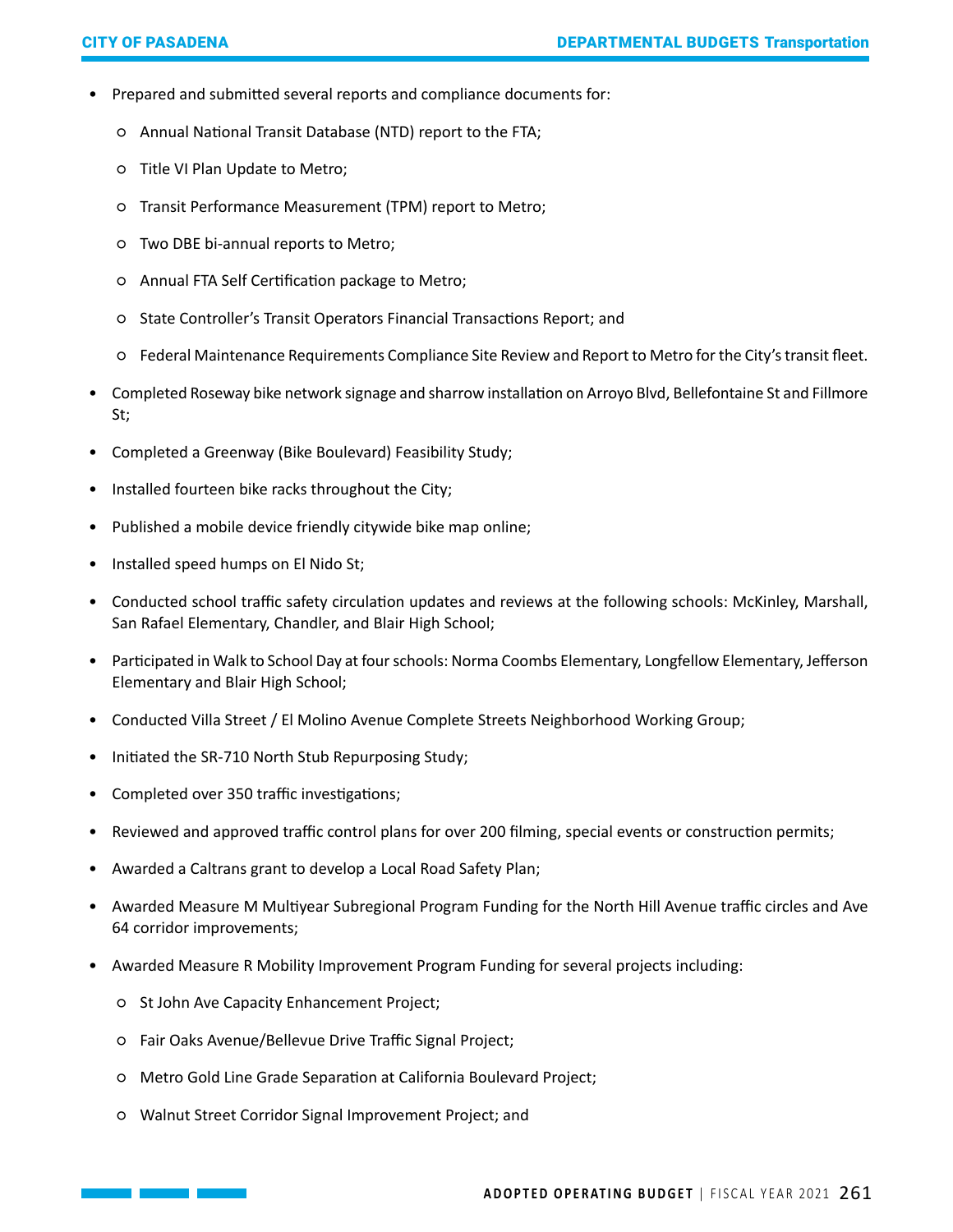- ITS Projects and Traffic Flow Improvements Project.
- Completed the "Slow Your Roll" Safety Campaign, funded through the California Office of Traffic Safety;
- Continued design and public outreach for the Union Street Two-Way Protected Bikeway Project;
- Awarded a Sustainable Communities Program Grant to develop a new Pedestrian Master Plan;
- Initiated a two-year comprehensive Safe Routes to School Program utilizing funds made available from the Active Transportation Program;
- Initiated the Rosemont Avenue (from Seco Street to Orange Grove Boulevard) pedestrian safety enhancement working group;
- Initiated the Traffic Signal System Master Plan;
- In coordination with the Public Works Department, expanded the adaptive traffic control features to additional intersections with close proximity to the Metro rail network;
- Continued the design of the Metro grant funded Pasadena Adaptive Traffic System, Phase II;
- Continued the design of the Pasadena Transit Signal Priority Project;
- Reclassified ten City streets from collector to local streets;
- In coordination with Public Works, completed construction on a new traffic signal at Garfield/Washington and a pedestrian signal along North Fair Oaks, south of Tremont Ave;
- In coordination with Public Works, completed construction of pedestrian safety improvements at Lincoln Ave/ Forest St/Prospect St and at the intersection of Lincoln Ave/Mountain St/Seco St;
- In coordination with Public Works, completed construction of Rectangular Rapid Flashing Beacons at four marked uncontrolled crosswalks;
- In coordination with Public Works, completed construction of curb extensions and signal modifications at Lincoln Ave/Mountain St/Seco St to add protected left turns for Northbound/Southbound movements;
- Updated the City's collision database software;
- Completed a feasibility study and preliminary engineering for mid-block crosswalks in Old Pasadena
- Collaborated with Caltrans on the I-210 Connected Corridor Project and coordinating the implementation of improvements within the city limits to be incorporated in the overall project funded by Metro;
- Continued implementing the Arterial Speed Management Program through the design and installation of speed feedback display units;
- Processed and issued over 4,231 annual and 4,605 preferential parking permits;
- Processed over 8,976 initial citation reviews and held over 374 citation 2nd level administrative hearings;
- Installation of Parking Access Revenue Control System in the three Paseo City-owned garages;
- Awarded contract to vendor to develop Parking Strategic Plan;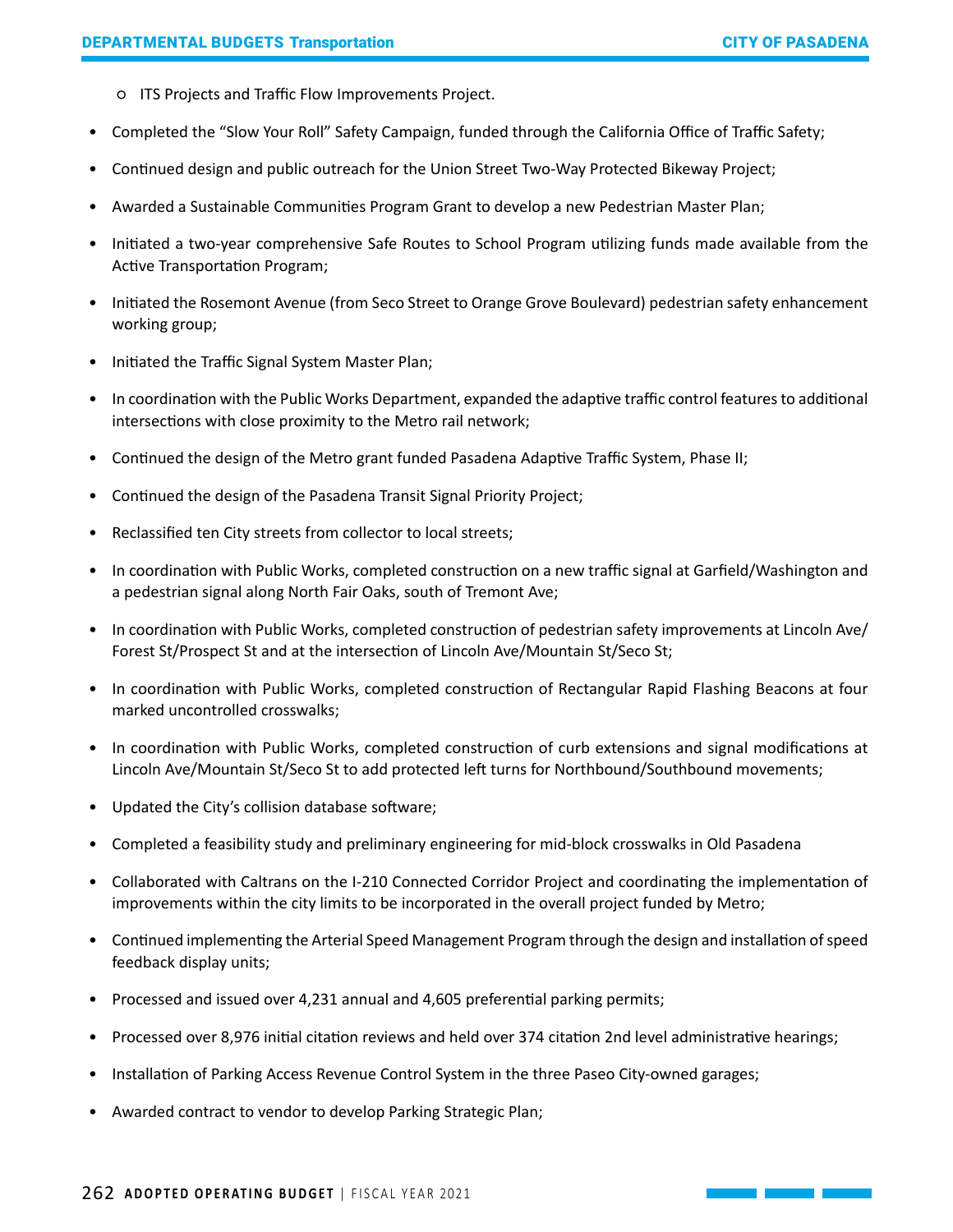- Awarded contract to vendor for Garage Assessment Services on City-owned Garages;
- Selected Parking Citation and Permit Management System;
- Completed the Allen Station Gold Line Safety Enhancement Study;
- DOT Performance Metrics Dashboard was added to the City's website to summarize data for two key safety and mobility indicators: traffic collisions and travel time;
- Reviewed over 120 building permit plans and conducted 14 Transportation Impact Analysis; and
- Reviewed 51 TDM plans for new development projects in accordance with the City's Trip Reduction Ordinance.

#### **FISCAL YEAR 2021 ADOPTED BUDGET**

#### **Operating Budget**

The FY 2021 Adopted Budget of \$40,749,000 is 3.6 percent more than the FY 2020 Adopted Budget of \$39,339,000. Personnel increased 4.6 percent consistent with wage growth in connection with PERS and negotiated Cost of Living increases and the addition of 1.00 FTE in the Parking Division. Services and Supplies increased by 5.4 percent mainly due to increases in contract adjustments previously approved by City Council.

#### **Personnel**

A total of 51.00 FTEs is included in the FY 2021 Adopted Budget, resulting in an increase of 1.00 FTE from the FY 2020 Adopted Budget.

#### **Capital Budget**

The Department has programmed a total of nearly \$117,000,000 in needed capital improvements, including both active and future unfunded projects. To date, the Department has appropriated over \$50,000,000 to active projects and an additional \$9,000,000 to the FY 2021 Adopted Capital Improvement Program, resulting in unfunded capital needs of approximately \$58,000,000. Unfunded projects include the construction of the Transit Operations and Maintenance Facility, various complete streets programs, and installation of traffic signals at selected intersections in the City.

#### **YEAR-OVER-YEAR BUDGET CHANGES**

## **General Fund**

General Fund (101) FY 2021 Adopted Budget of \$6,528,000 increased by 1.5 percent from FY 2020 Adopted Budget of \$6,429,000. This is due to an increase of 4.4 percent in annual contract adjustments.

#### **Transit Funds**

Transit Funds (208, 209, 236, and 242) FY 2021 Adopted Budget of \$13,710,000 decreased by 2.3 percent from FY 2020 Adopted Budget of \$14,033,000 mainly due to the early payoff of 15 transit buses in FY 2020 in the Transportation Sales Tax Fund and decrease in fuel and Compressed Natural Gas as fuel efficient vehicles are using less fuel (Transportation Sales Tax Fund and Prop C Local Transit Fund).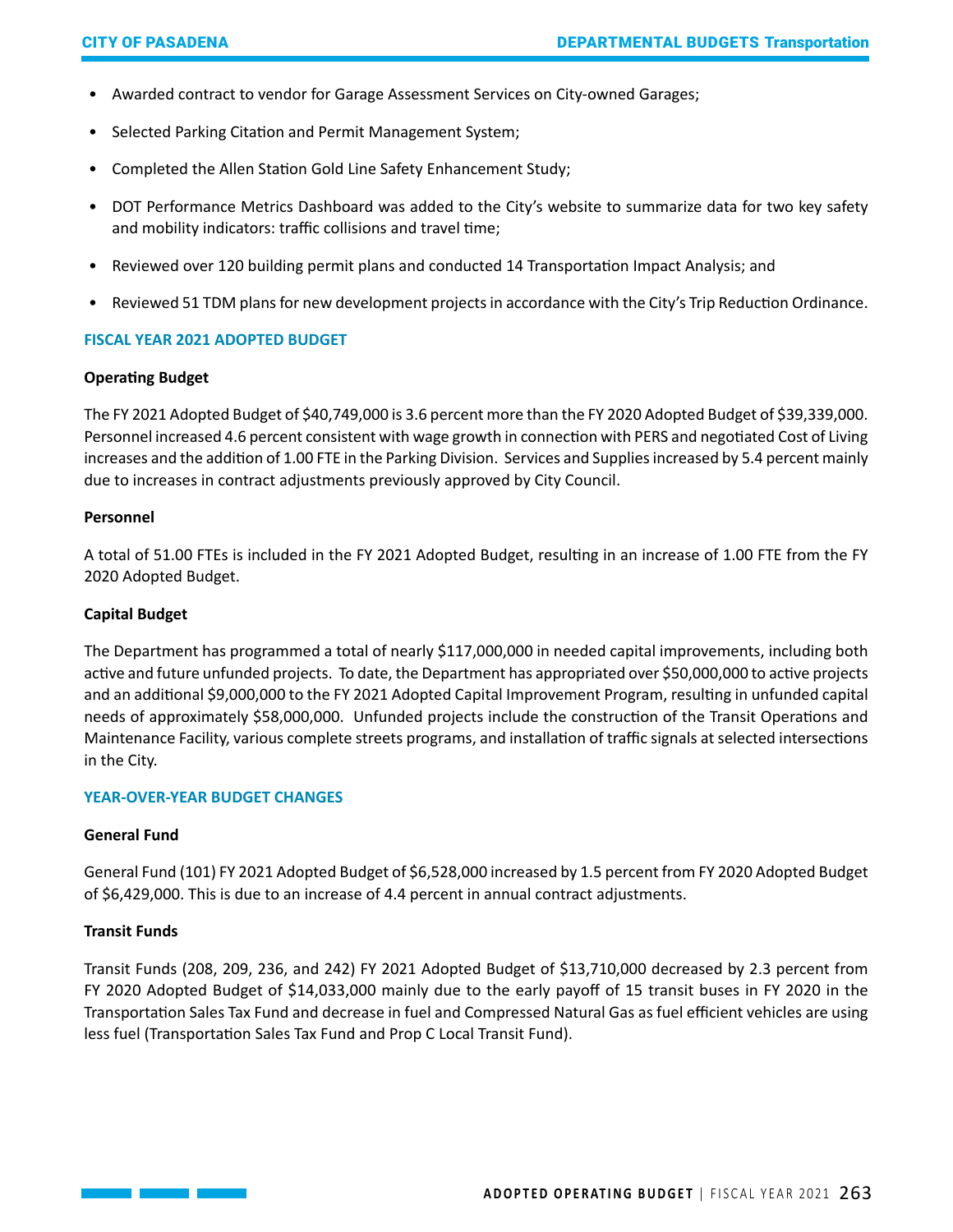# **Parking Meter Funds**

Parking Funds (102, 213, 214, 217, 225, 229, and 232) FY 2021 Adopted Budget of \$3,246,000 increased nearly 10.9 percent from FY 2020 Adopted Budget of \$2,927,000. Personnel Costs increased 16.1 percent due to associated costs from PERS and wage growth including payment of a portion of the new FTE in the Parking Division. Services and Supplies increased 10.1 percent due to credit card bank fees associated with an increase in credit card transactions. Parking Meter Funds also had an increase in revenue related to the Passport Mobile Payment application that allows users to pay for metered parking using a mobile device.

# **Off-Street Parking Facilities Fund**

Off-Street Parking Facilities Fund (407) FY 2021 Adopted Budget of \$16,312,000 increased by 8.5 percent from FY 2020 Adopted Budget of \$15,029,000. Personnel Costs increased 12.3 percent due to associated costs with PERS and wage growth including a new 1.00 FTE. Contract Services increased 9.3 percent related to Parking Management contract increases previously approved by the City Council. Internal Service Charges increased by 14.0 percent mainly due to Internal Service fees associated with quarterly maintenance of elevator, lighting and electrical at garages and surface lots. Debt Service fees also increased (15.0 percent) in relation to the variable interest rate for the Paseo Garage Bonds.

# **Other Funds**

Other Funds (105, 106, 204, and 301) have no significant changes from FY 2020 Adopted Budget.

# **FUTURE OUTLOOK**

- Monitor sales tax revenues and transit ridership as a result of COVID-19 financial impacts
- Evaluate transit operations to respond to COVID-19 declarations and orders
- Continue to seek grant opportunities and/or alternative funding sources for future unfunded transportation capital infrastructure needs to minimize short and long-term General Fund impact;
- Continue City's participation in the implementation of I-210 Connected Corridors Project;
- Complete the SR-710 North Stub Repurposing Study;
- Develop a Local Road Safety Plan;
- Complete design of North Hill Avenue traffic circles;
- Begin design of Ave 64 corridor improvements;
- Complete design of St John Ave Capacity Enhancement Project;
- Complete design and award construction contract for Fair Oaks Avenue/Bellevue Drive Traffic Signal Project;
- Begin design of the Walnut Street Corridor Signal Improvement Project;
- Complete design of several new traffic signals at: Del Mar Boulevard and Michigan Ave; Orange Grove Boulevard and Sunnyslope Ave; and Orange Grove Boulevard and Craig Ave;
- Continue implementation of the Arterial Speed Management Program through the installation of additional speed feedback display units as additional funding becomes available;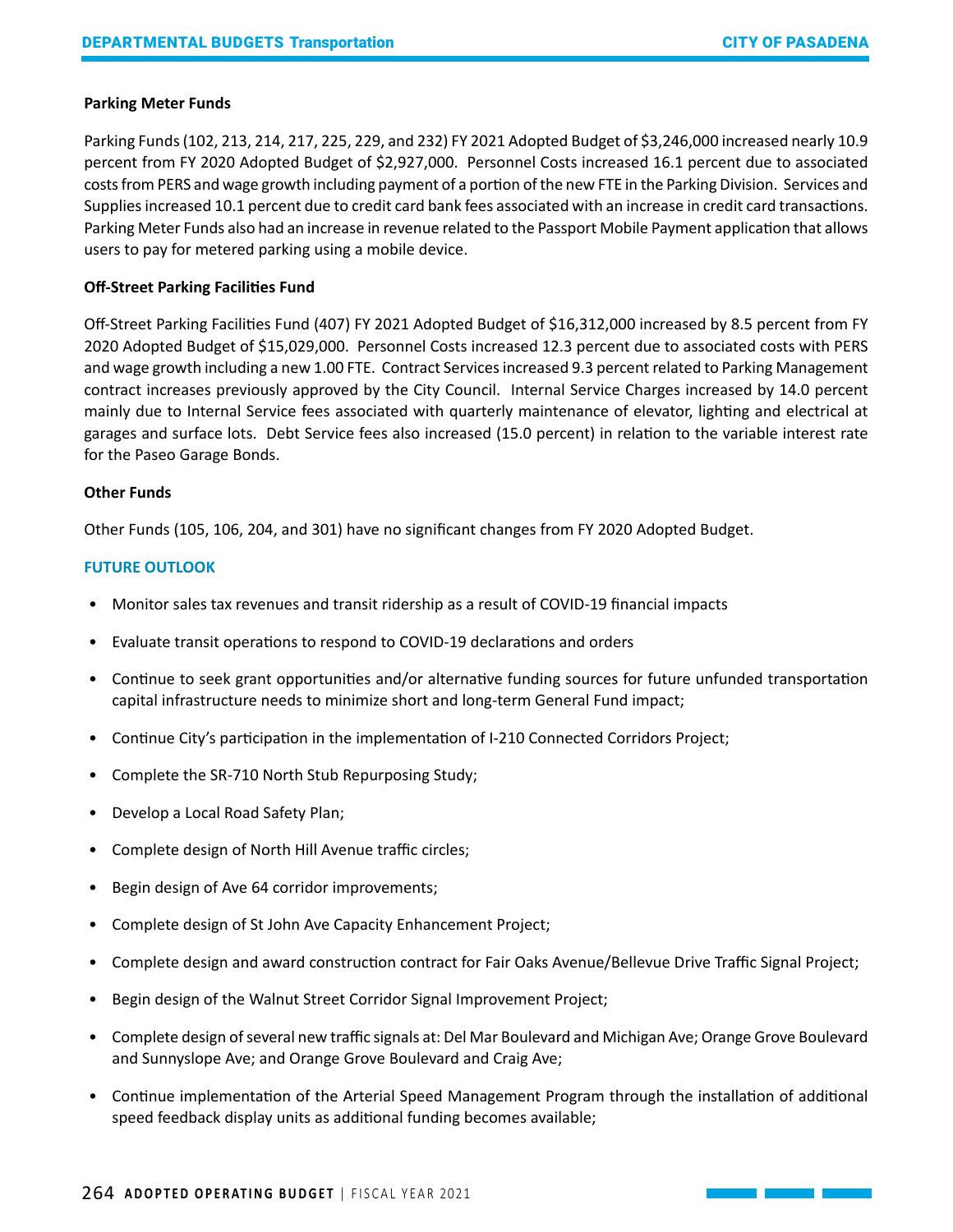- Implement the Pasadena ITS Phase I Project;
- In coordination with Public Works Department, install a protected left turn (green arrow) at several locations including: San Gabriel Blvd/ California Blvd; Fair Oaks Ave/ Bellefontaine St; and Colorado Blvd/ Bonnie St;
- Complete the design phase of the Pasadena Adaptive Traffic Control System, Phase II;
- Complete the construction of the Pasadena Transit Signal Priority Project;
- Implement parking guidance system modules with the Parking Access and Revenue Control System;
- Update the 2012 Garage Maintenance and Repair Program analysis to prioritize repairs and maintenance needs in the nine City-owned garages;
- Expand online features to provide customers with more online payment/transaction options;
- Implement a new agreement for a garage operator for eight City-owned parking garages;
- Implement a parking and citation management system to improve efficiencies and customer service;
- Complete the implementation of a new Parking Access and Revenue Control Systems in the five remaining City-owned parking garages;
- Develop Parking Strategic Plan to examine options and recommendations for the management of the Off-Street and On-Street parking programs;
- Identify and secure agreement for a Transit Operations and Maintenance Facility location;
- Conduct procurement process to enter into a new Transit Operations contract effective July 1, 2021;
- Evaluate shared mobility options to assess what potential role they may have in complementing the City's existing first/last mile infrastructure;
- With grant funds, put into service two Dial-A-Ride replacement vehicles;
- With grant funds, put into service an additional Dial-A-Ride vehicle;
- Purchase two Pasadena Transit replacement vehicles using Measure M Subregional MSP funds;
- Complete Pasadena Transit's long-term transition plan to a zero emission transit fleet;
- Coordinate with Metro on a coordinated service plan per their NextGen process; and
- Identify and implement a mechanism to continue the provision of real time transit vehicle arrival information to the public.